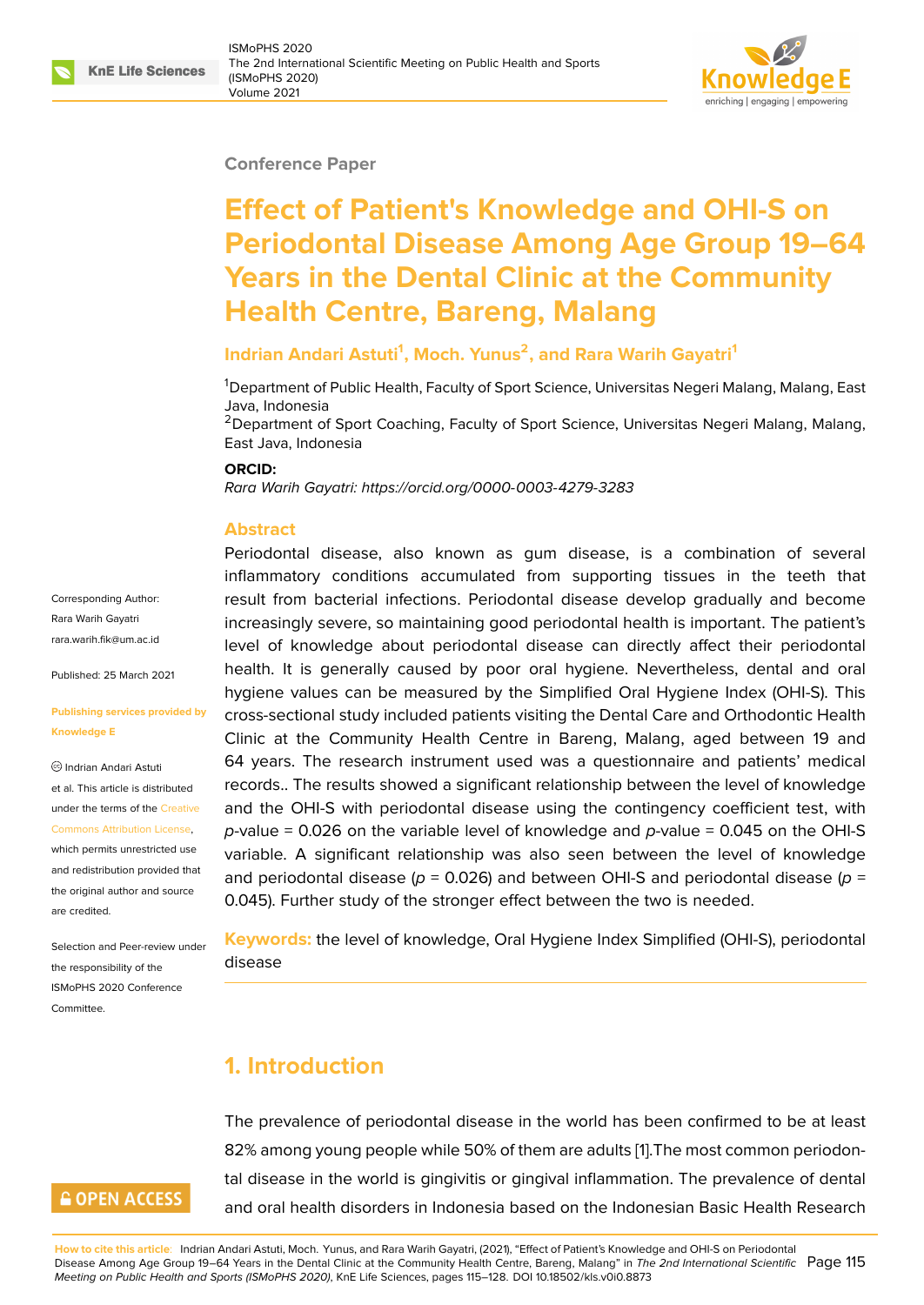or *Riset Kesehatan Dasar* (RISKESDAS) data revealed in 2013 were 25.9%. The number was reported to increase continuously until 2018 to 57.6%. The most common dental and oral health problems in Indonesia are periodontal diseases including gingivitis and periodontitis, the same cases go with the world [2]. The prevalence of periodontal disease sufferers in Malang according to observations and interviews at the Malang City Health Office were obtained on certain data; the periodontal disease sufferers reached 2,759 cases. It was obtained that the data collected [wit](#page-11-0)h the highest prevalence was in the Community Health Centre. The highest vulnerable age range as sufferers is19-64 years.

Clinical symptoms of periodontal disease include bad breath, swollen gums, bleeding gums, pain when chewing, tooth loss and others [3]. In other conditions periodontal disease can develop without causing symptoms appeared in the sufferers [4]. Periodontal disease in general can also be caused by conditions of teeth and mouth that are less clean, this can be determined by conducting an [ass](#page-11-1)essment of dental and oral hygiene by referring to the value of the Oral Hygiene Index Simplified (OHI-S) [wh](#page-11-2)ich includes the assessment of debris (DI-S) and calculus (CI-S). Both values of DI-S and CI-S will be used to determine the value of dental and oral hygiene or OHI-S. In this case the assessment is only done on certain tooth surfaces and not on all teeth of the sufferers [5]. In addition, the purpose of the OHI-S assessment can also be used to find out and determine on how the epidemiology of periodontal disease happens [6].

According to Ratmini, periodontal disease will gradually experience worse progress [an](#page-11-3)d more severe if it is not carried out to dentists due to routine checks; and it will cause tooth loss consequently [7]. In the study of Kasiha, et al. [8], it is s[ai](#page-11-4)d that the level of knowledge also affects oral health. The knowledge about periodontal can affect the health of periodontal tissue. Periodontal knowledge becomes important to prevent and maintain health in periodontal [tis](#page-11-5)sue. By improving the health [o](#page-12-0)f periodontal tissues, it is possible to minimalize the risk of someone suffering from periodontal disease later on [9].

Periodontal disease begins with gingivitis and chronic periodontitis. The symptoms occur when untreated gingivitis develops to the loss of gingiva, bones, and ligaments. Th[ey](#page-12-1) are the characteristic of this disease and can eventually lead to tooth loss if they are untreated [10]. Worse complications of periodontal disease besides tooth loss are the increased risk of heart attack or stroke as well as complications of other health problems [11]. Based on these problems the researchers intend to conduct a study entitled "The L[eve](#page-12-2)l of Knowledge and Oral Hygiene Index Simplified (OHI-S) and Their Effect on Periodontal Disease Among the Age Group of 19-64 Years in the Dental Care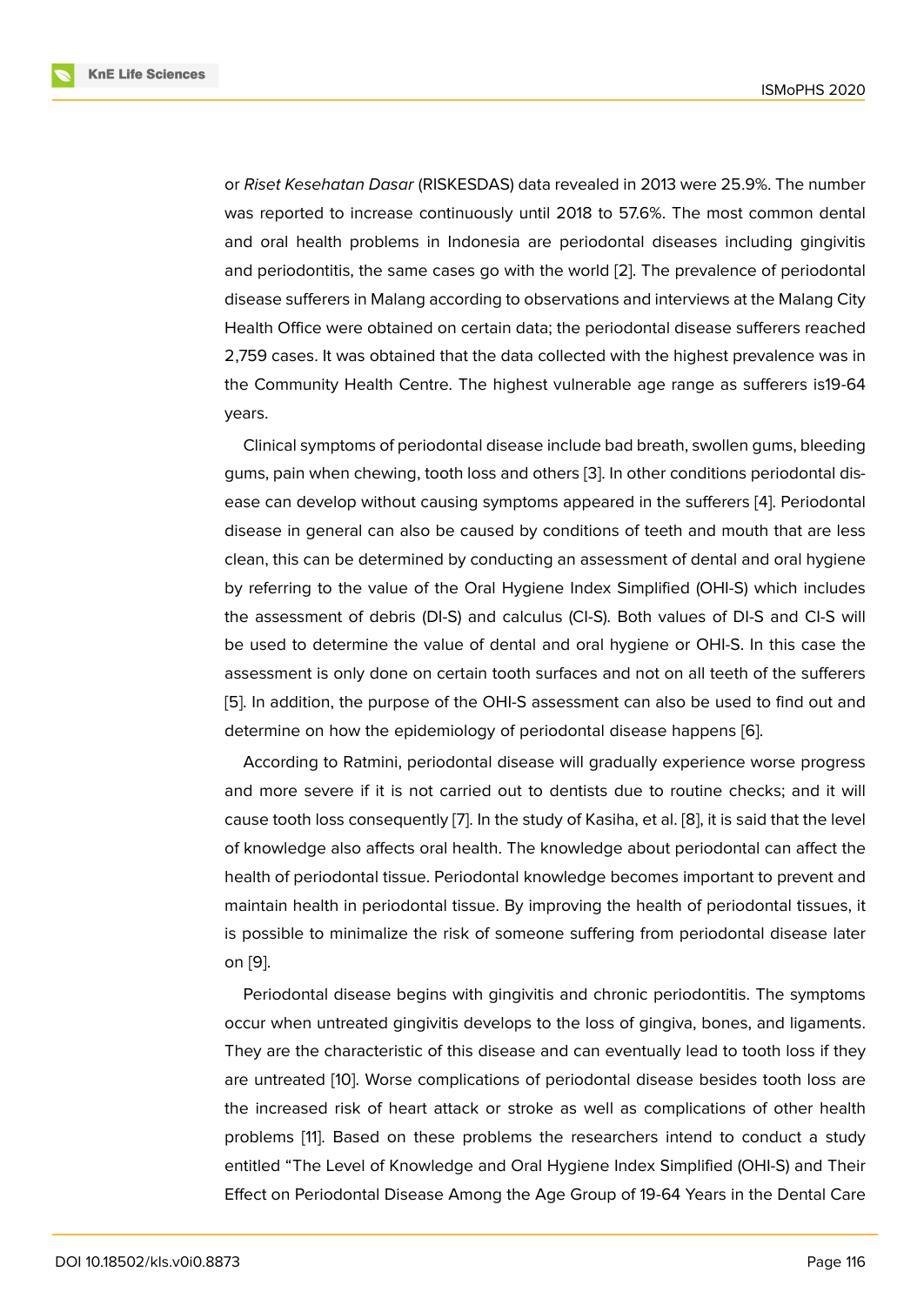

and Orthodontic Health Clinic at the Community Health Centre in Bareng, Malang City". The research is expected to determine the relationship between parameters which are the level of knowledge and OHI-S on periodontal disease.

## **2. Material and Method**

This research is a quantitative correlational study using a cross sectional approach. This research was conducted in February 2020 in the Community Health Centre in Bareng, Malang City. The dependent variables in this study were periodontal disease while the independent variables in this study were the level of knowledge and the Oral Hygiene Index Simplified (OHI-S). The instruments used in this study were questionnaires and medical records of patients. The data collecting was done using interview techniques. Analysis of the data used were univariate and bivariate data analysis. Univariate analysis includes the frequency distribution or description of periodontal disease variables, the level of knowledge and the OHI-S. Bivariate analysis in this study used the Contingency Coefficient statistical test.

The sampling technique used was purposive sampling. The sample size calculation used the Slovin formula and the Lemeshow hypothesis of two-sided test formula. The samples of respondents based on the calculation results were 60 samples. The inclusion criteria in this study were patients aged 19 to 64 years and patients who have visited the dental care and orthodontic health clinic at the Community Health Centre in Bareng, Malang City in February. Whereas the criteria for the exclusion were patients within 19-64 years old who had limited hearing, reading or writing and were not willing to participate as research respondents.

### **3. Results**

#### **3.1. Overview of periodontal disease cases in Malang**

The following is an overview of periodontal disease cases in the dental care and orthodontic health clinic at the Community Health Centre in Bareng, Malang City:

**Periodontal disease Frequency Percentage** Sufferer 26 26 43.3% Not Sufferer 1980 100 34 56.7% Total 60 100%

TABLE 1: Overview of periodontal disease cases.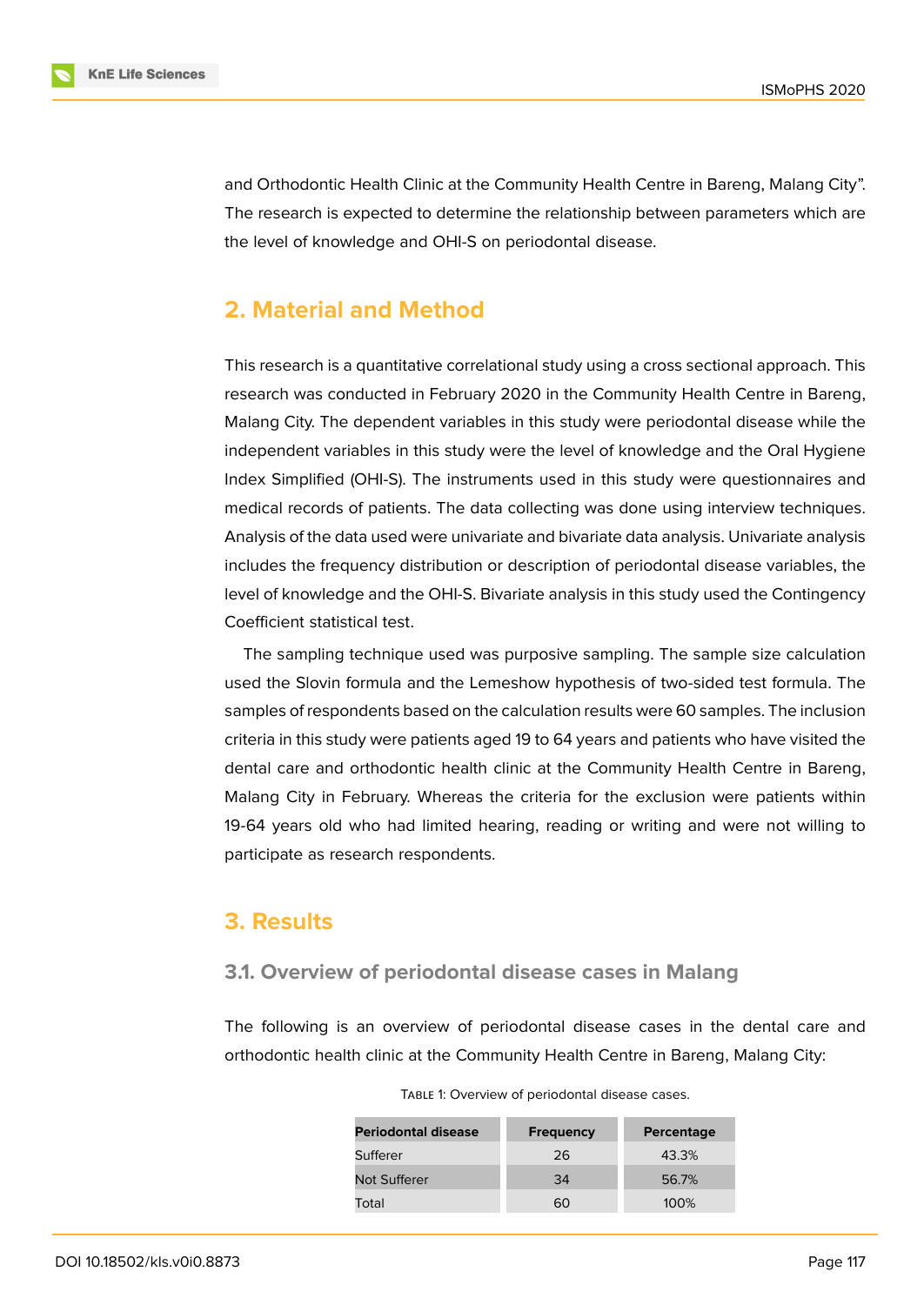**KnE Life Sciences** 

Based on Table 1, it is known that the frequency distribution of the number of respondents known to suffer from periodontal disease was 26 (43.3%) of total respondents, while those who are not suffered from periodontal disease amounted to 34 (56.7%).

### **3.2. Characteristics of respondents due to periodontal disease**

Below is a description of the characteristics of the age, sex, education and occupation of research respondents as samples who were giving their consent in the dental care and orthodontic health clinic at the Community Health Centre in Bareng, Malang City:

| Age range category | <b>Frequency</b> | Percentage |
|--------------------|------------------|------------|
| Late teenagers     | 22               | 36.7%      |
| Early adults       | 11               | 18.3%      |
| Late adults        | 12               | 20.0%      |
| Early elderly      | 10               | 16.7%      |
| Late elderly       | 5                | 8.3%       |
| Total              | 60               | 100%       |

TABLE 2: Overview of respondent's age range.

Based on Table 2, it is known that the most respondents were in the late teenager's category, namely those who are aged 17-25 years old; there were 22 respondents (36.7%).The description of the age characteristics of respondents in the early adult category were among 26-35 years; there were 11 respondents (18.3%). In the late adult category (36-45 years), there were a total of 12 respondents (20.0%). In the early elderly category (46-55 years), there were a total of 10 respondents (16.7%).In the late elderly category (56-65 years), there were a total of 5 respondents (8.3%). The least category having periodontal cases was late elderly.

| TABLE 3: Overview of respondent's gender. |  |  |
|-------------------------------------------|--|--|
|-------------------------------------------|--|--|

| Gender | <b>Frequency</b> | Percentage |
|--------|------------------|------------|
| Male   | 24               | 40.0%      |
| Female | 36               | 60.0%      |
| Total  | 60               | 100%       |

Based on Table 3, the most representative gender characteristics of the respondents were female; there were 36 female respondents (60%). Otherwise the male respondents were 24 out of 60 of total respondents (40%). Female respondents were higher than the male ones.

Based on Table 4, the most common description of the educational characteristics of the respondents is that they who were graduated from high school (SMA / MA / SMK),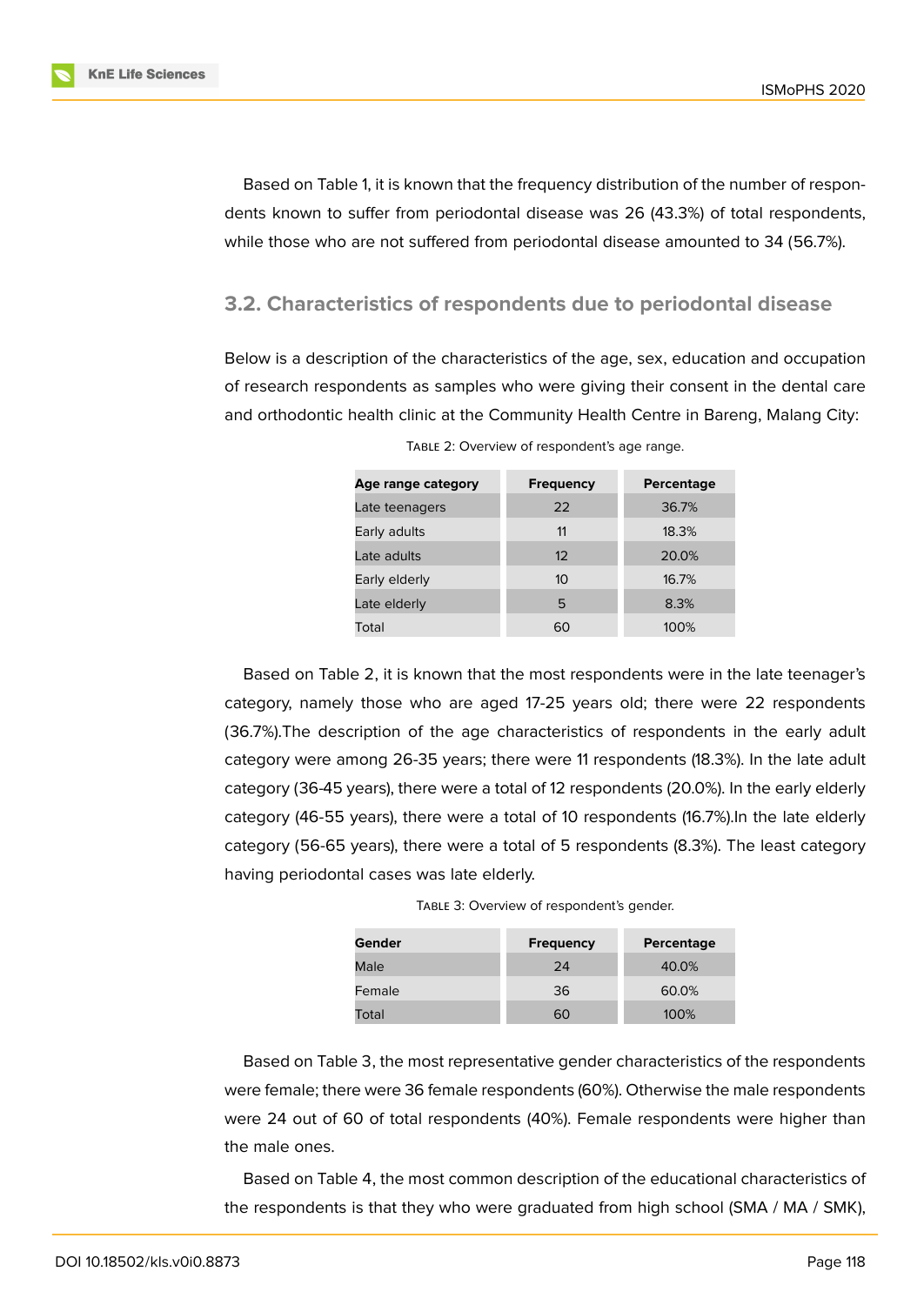| <b>Educational background</b> | <b>Frequency</b> | Percentage |
|-------------------------------|------------------|------------|
| Elementary school graduates   | 5                | 8.3%       |
| Junior high school graduates  | 10               | 16.7%      |
| Senior high school graduates  | 41               | 68.3%      |
| Diploma/Bachelor/Master       | 4                | 6.7%       |
| Total                         | 60               | 100%       |

TABLE 4: Overview of respondent's educational background.

namely 41 people (68.3%). Whereas there were 5 elementary school (SD / MI) graduates (8.3%), 10 junior high school (SMP / MTs) graduates (16.7%), and 4 diploma/bachelor / master (6.7%).

| Occupation                | <b>Frequency</b> | Percentage |
|---------------------------|------------------|------------|
| Household assistant       | 1                | 1.7%       |
| Lecturer                  |                  | 1.7%       |
| Teacher                   | 1                | 1.7%       |
| Housewife                 | 19               | 31.7%      |
| National company employee | 1                | 1.7%       |
| Private company employee  | 6                | 10.0%      |
| <b>Students</b>           | 16               | 26.7%      |
| Honorary employee         | 1                | 1.7%       |
| Pensioner                 | 1                | 1.7%       |
| Civil servant             | $\mathfrak{D}$   | 3.3%       |
| Entrepreneur              | 8                | 13.3%      |
| State force               |                  | 1.7%       |
| Unemployed people         | $\overline{2}$   | 3.3%       |

TABLE 5: Overview of respondent's occupation.

Based on Table 5, the description of the occupational characteristics of research respondents is quite large. The respondents who were occupied as housewives were 19 people (31.7%). Meanwhile, there were 1 household assistant (1.7%), 1 lecturer (1.7%), 1 teacher (1.7%), 1 national company employee (1.7%), 6 private company employees (10%), 16 students (26.7%), 1 honorary employee (1.7%), 1 pensioner (1.7%), 2 civil servants (3.3%), 8 entrepreneurs (13.3%), 1 state force (1.7%), and 2 unemployed people (3.3%) as respondent.

#### **3.3. Overview of respondent's level of knowledge**

Below is a description of the level of knowledge of respondents based on data obtained from the questionnaires spread during the study conducted in Bareng, Malang City: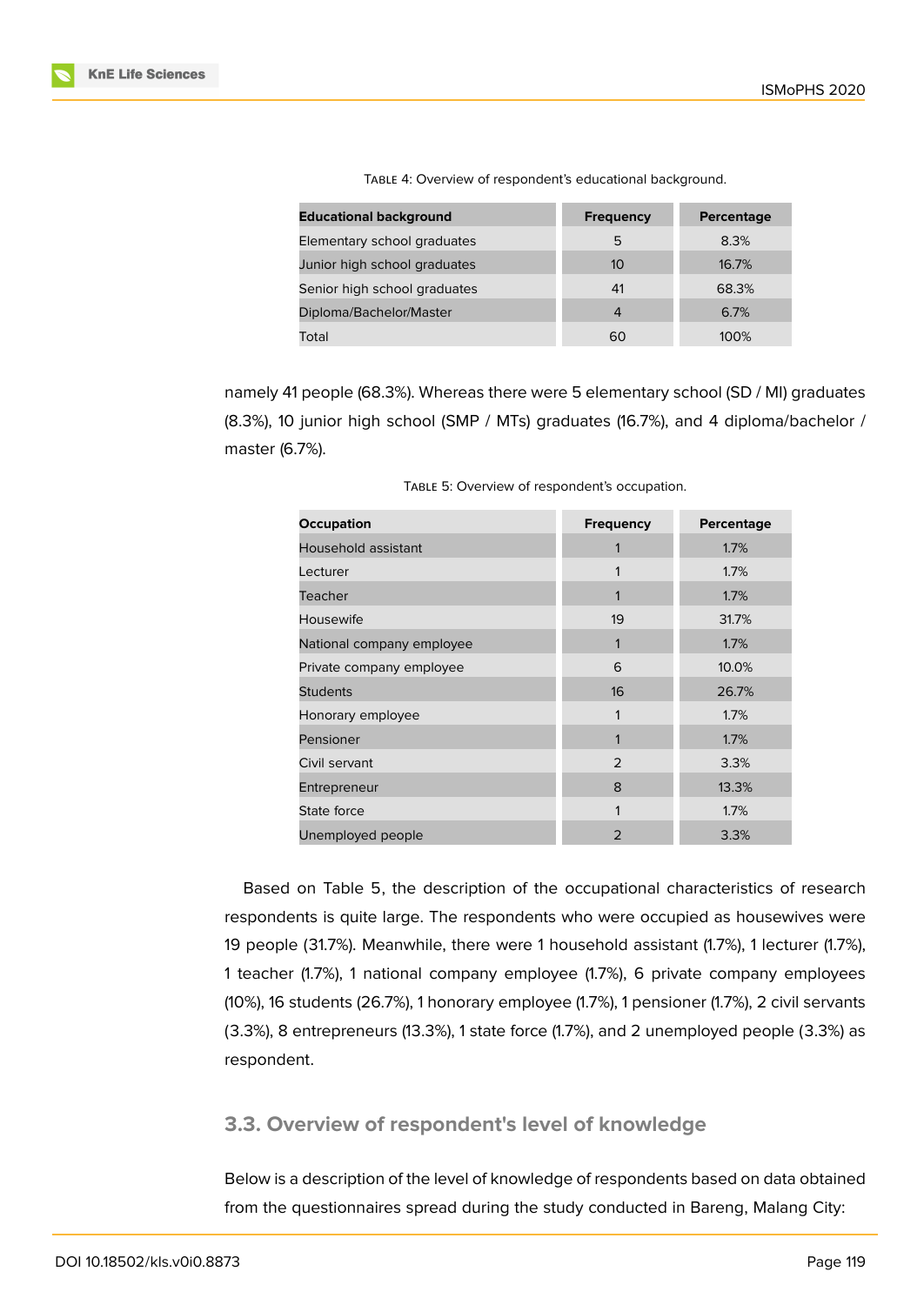| No  | Knowledge on periodontal disease                   |    | $N = 60$ |
|-----|----------------------------------------------------|----|----------|
|     |                                                    | N  | %        |
| 1.  | Periodontal disease knowledge                      | 36 | 60%      |
| 2.  | Risk factors on periodontal disease                | 11 | 18.3%    |
| 3.  | Risk factors on periodontal disease                | 20 | 33.3%    |
| 4.  | Signs and symptoms of periodontal disease          | 48 | 80%      |
| 5.  | Signs and symptoms of periodontal disease          | 47 | 78.3%    |
| 6.  | Complication cases of periodontal disease          | 22 | 36.7%    |
| 7.  | Examination and diagnostics of periodontal disease | 17 | 28.3%    |
| 8.  | Examination and diagnostics of periodontal disease | 13 | 21.7%    |
| 9.  | Healing and care of periodontal disease            | 33 | 55%      |
| 10. | Prevention of periodontal disease                  | 39 | 65%      |

TABLE 6: Distribution of correct answer in questionnaires.

Based on Table 6, it is known that the frequency distribution of answers to questions on the questionnaires is determined to measure the level of knowledge. The data in the Table 6 explains that the respondent who answers correctly is mostly found in question number 4; there were 48 respondents (80%) in question number 4. Meanwhile the least correctly answered question was happened in question number 2; there were 11 respondents (18.3%).

| Level of knowledge | <b>Sufferer</b>  |       |    | <b>Non-sufferer</b> | <b>Total</b> |       |  |
|--------------------|------------------|-------|----|---------------------|--------------|-------|--|
|                    | $\boldsymbol{N}$ | %     | N  | %                   | N            | %     |  |
| Very Low           | 9                | 15%   | 3  | 5%                  | 12           | 20%   |  |
| Low                | 12               | 20%   | 14 | 23.3%               | 26           | 43.3% |  |
| Sufficient         | 5                | 8.3%  | 15 | 25%                 | 20           | 33.3% |  |
| High               | 0                | 0%    | 2  | 3.3%                | 2            | 3.3%  |  |
| Total              | 26               | 43.3% | 34 | 43.3%               | 60           | 100%  |  |

TABLE 7: Overview of the respondent's level of knowledge.

Based on Table 7, it is known that the levels of knowledge of research respondents for periodontal disease were mostly categorized in the low category with the number of 26 people (43.3%). Meanwhile, there were 12 people (20%) who were categorized in the low level of knowledge, 20 people (33.3%) who were categorized in the sufficient level of knowledge, and 2 people (3.3%) who were categorized in the high level of knowledge. Low level of knowledge is the most commonly owned by respondents who suffer from periodontal disease, while those who do not suffer from periodontal cases have sufficient knowledge about periodontal disease.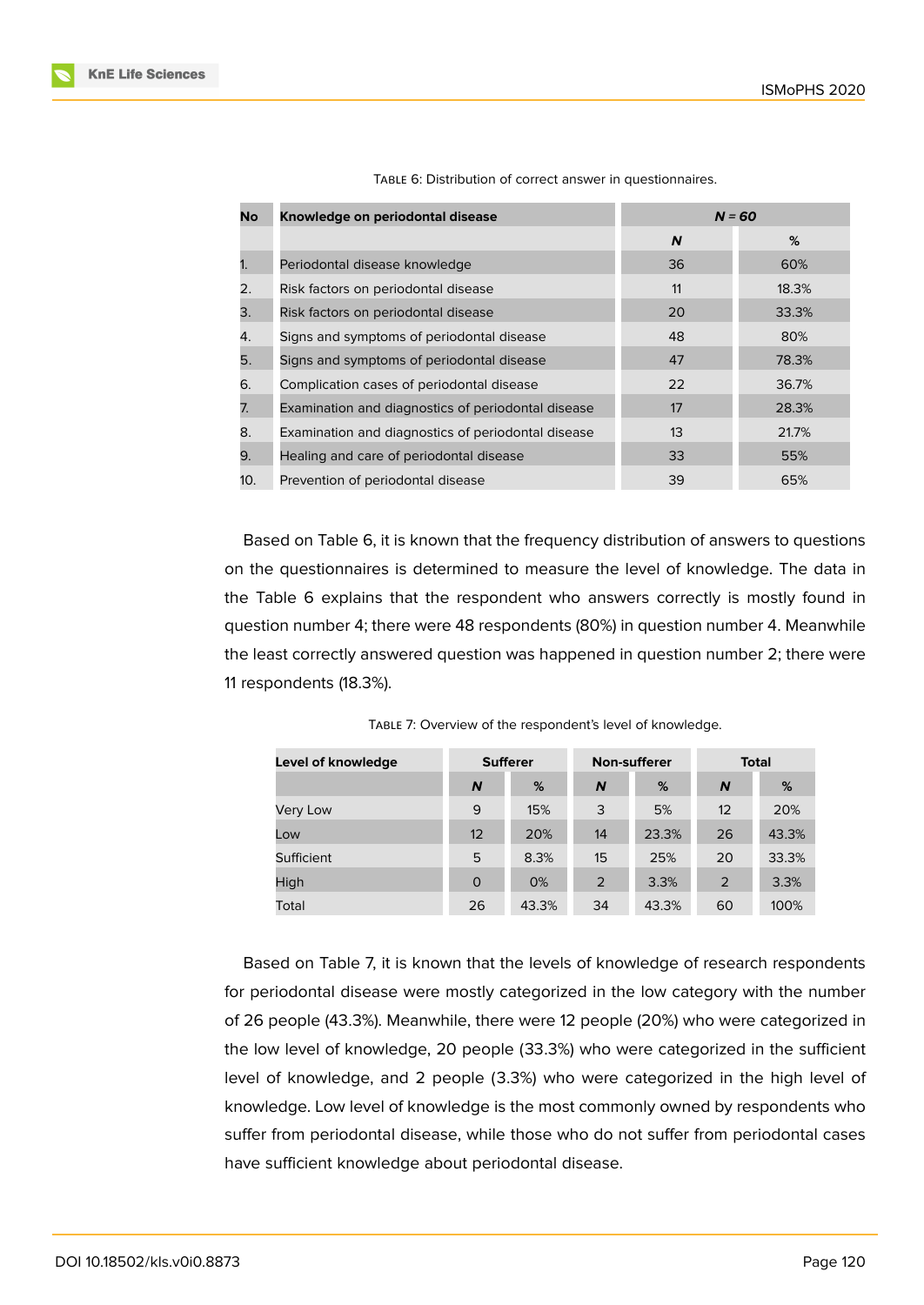## **3.4. Overview of respondent's Oral Hygiene Index Simplified (OHI-S)**

Below is the description on respondent's Oral Hygiene Index Simplified (OHI-S) based on doctor's examination and diagnostics on dental care and orthodontic clinic in Malang:

| <b>OHI-S</b> | <b>Sufferer</b> |       |    | <b>Non-sufferer</b> | <b>Total</b> |       |  |
|--------------|-----------------|-------|----|---------------------|--------------|-------|--|
|              | N               | %     | N  | %                   | N            | %     |  |
| Good         | 5               | 8.3%  | 8  | 13.3%               | 13           | 21.7% |  |
| Moderate     | 12              | 20%   | 23 | 38.3%               | 35           | 58.3% |  |
| <b>Bad</b>   | 9               | 15%   | 3  | 5%                  | 12           | 20%   |  |
| Total        | 26              | 43.3% | 34 | 56.7%               | 60           | 100%  |  |

TABLE 8: Overview of respondent's Oral Hygiene Index Simplified (OHI-S)

Based on Table 8, it is known that most respondents have moderate OHI-S examination score; there were 35 respondents (58.3%). Meanwhile, there were13 respondents (21.7%) who have good OHI-S examination score and there were12 respondents (20%) who have bad OHI-S examination score. Respondents with periodontal cases have mostly moderate OHI-S examination score yet respondents who didn't experience periodontal disease have mostly moderate OHI-S examination score. Both show the same number of respondents.

## **3.5. Effect analysis of the level of knowledge on periodontal disease**

Below is the effect analysis results on the level of knowledge on periodontal disease in respondents who have visited dental care and orthodontic clinic in Bareng, Malang:

| Level of knowledge | <b>Periodontal disease</b> |       |                     |       | <b>Total</b> |       | <b>Significance</b><br>value | P- value    |
|--------------------|----------------------------|-------|---------------------|-------|--------------|-------|------------------------------|-------------|
|                    | <b>Sufferer</b>            |       | <b>Non-sufferer</b> |       |              |       |                              |             |
|                    | $\overline{N}$             | %     | N                   | %     | N            | %     |                              |             |
| Very low           | 9                          | 15%   | 3                   | 5%    | 12           | 20%   | 0.026                        |             |
| Low                | 12                         | 20%   | 14                  | 23.3% | 26           | 43.3% |                              | 0.286       |
| Sufficient         | 5                          | 8.3%  | 15                  | 25%   | 20           | 33.3% |                              | 0.111       |
| High               | $\Omega$                   | 0%    | 2                   | 3.3%  | 2            | 3.3%  |                              | $\mathbf 0$ |
| Total              | 26                         | 43.3% | 34                  | 43.3% | 60           | 100%  |                              |             |

TABLE 9: The relationship between the level of knowledge and periodontal disease.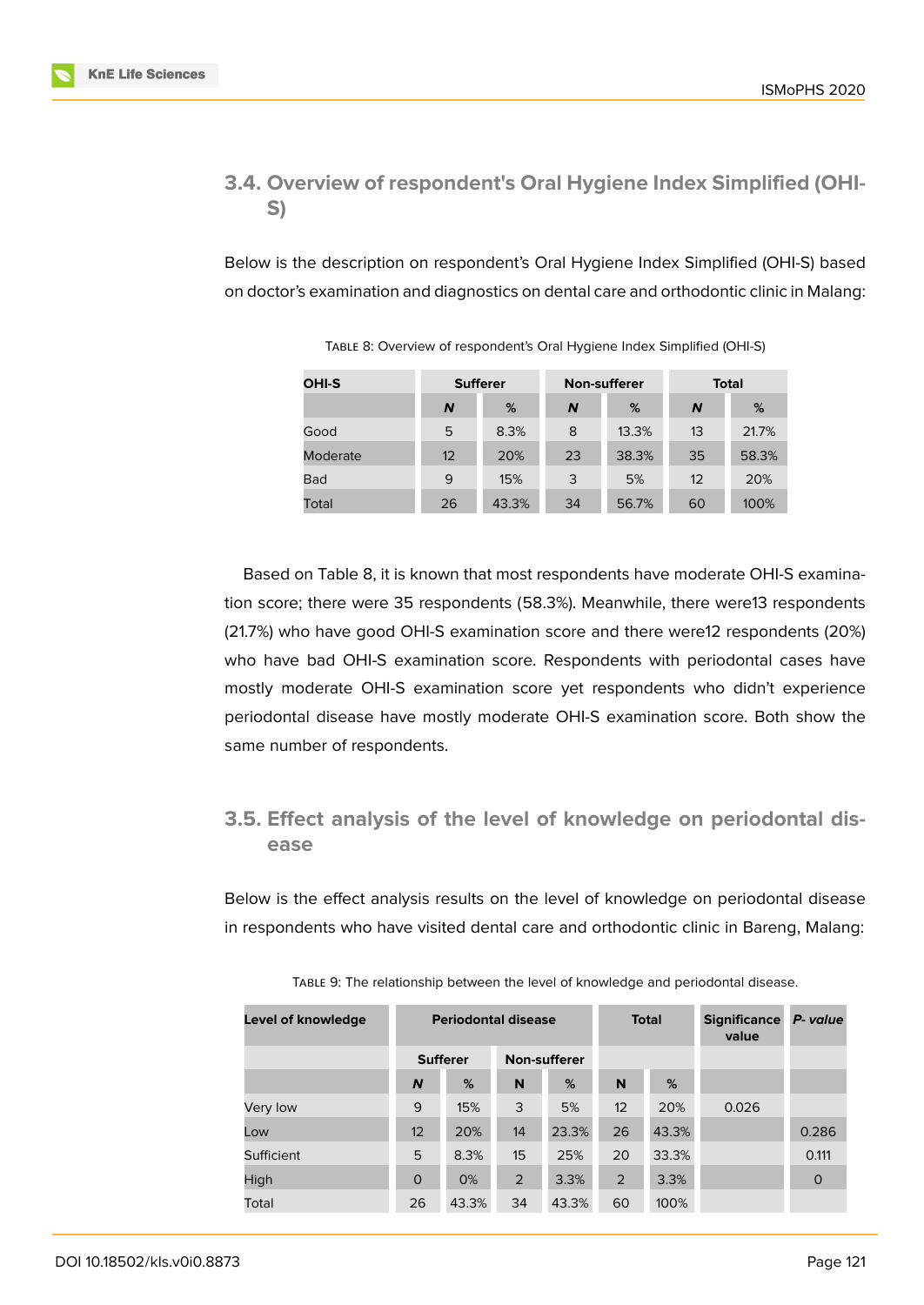

Based on Table 9, it is known that the statistical test results using the Contingency Coefficient test between the level of knowledge variable with the incidence of periodontal disease is determined to have a considerable relationship (significant) because at  $\alpha$  = 0.05 and 95% confident interval, the obtained p-value was 0.026. From the calculation of Prevalence Ratio (PR), it is known that the level of knowledge is a preventative factor for someone suffering from periodontal disease because the value of PR <1. Both have significant relationship.

## **3.6. Effect analysis of the Simplified Oral Hygiene Index (OHI-S) and periodontal disease**

Below is the effect analysis results between the Oral Hygiene Index Simplified (OHI-S) and periodontal disease respectively on patients, which are presented in Table 10:

| <b>OHI-S</b><br>examination<br>score |    | <b>Periodontal disease</b> |                     |       | <b>Total</b>      | Significan P- value<br>value |       |       |
|--------------------------------------|----|----------------------------|---------------------|-------|-------------------|------------------------------|-------|-------|
|                                      |    | <b>Sufferer</b>            | <b>Non-sufferer</b> |       |                   |                              |       |       |
|                                      | N  | %                          | N                   | %     | N                 | %                            |       |       |
| Good                                 | 5  | 8.3%                       | 8                   | 13.3% | 13                | 21.7%                        | 0.045 |       |
| Moderate                             | 12 | 20%                        | 23                  | 38.3% | 35                | 58.3%                        |       | 0.835 |
| <b>Bad</b>                           | 9  | 15%                        | 3                   | 5%    | $12 \overline{ }$ | 20%                          |       | 4.800 |
| Total                                | 26 | 43.3%                      | 34                  | 56.7% | 60                | 100%                         |       |       |

TABLE 10: The relationship between dental hygiene care and periodontal disease.

Based on Table 10, it is known that the results of the statistical test analysis using the Contingency Coefficient test between the variable Oral Hygiene Index Simplified (OHI-S) with periodontal disease have a considerable relationship (significant) because at  $\alpha$  = 0.05 and 95% confident interval, the obtained p-value was 0.045. A good OHI-S examination score is a preventative factor for someone suffering from periodontal disease due to PR <1. While a bad OHI-S category is a risk factor for someone suffering from periodontal disease due to PR> 1.

## **4. Discussion**

**4.1. The effect analysis of the level of knowledge on periodontal disease**

The statistical test shows that there is a significant relationship between the level of knowledge about periodontal disease and the incidence of periodontal disease, with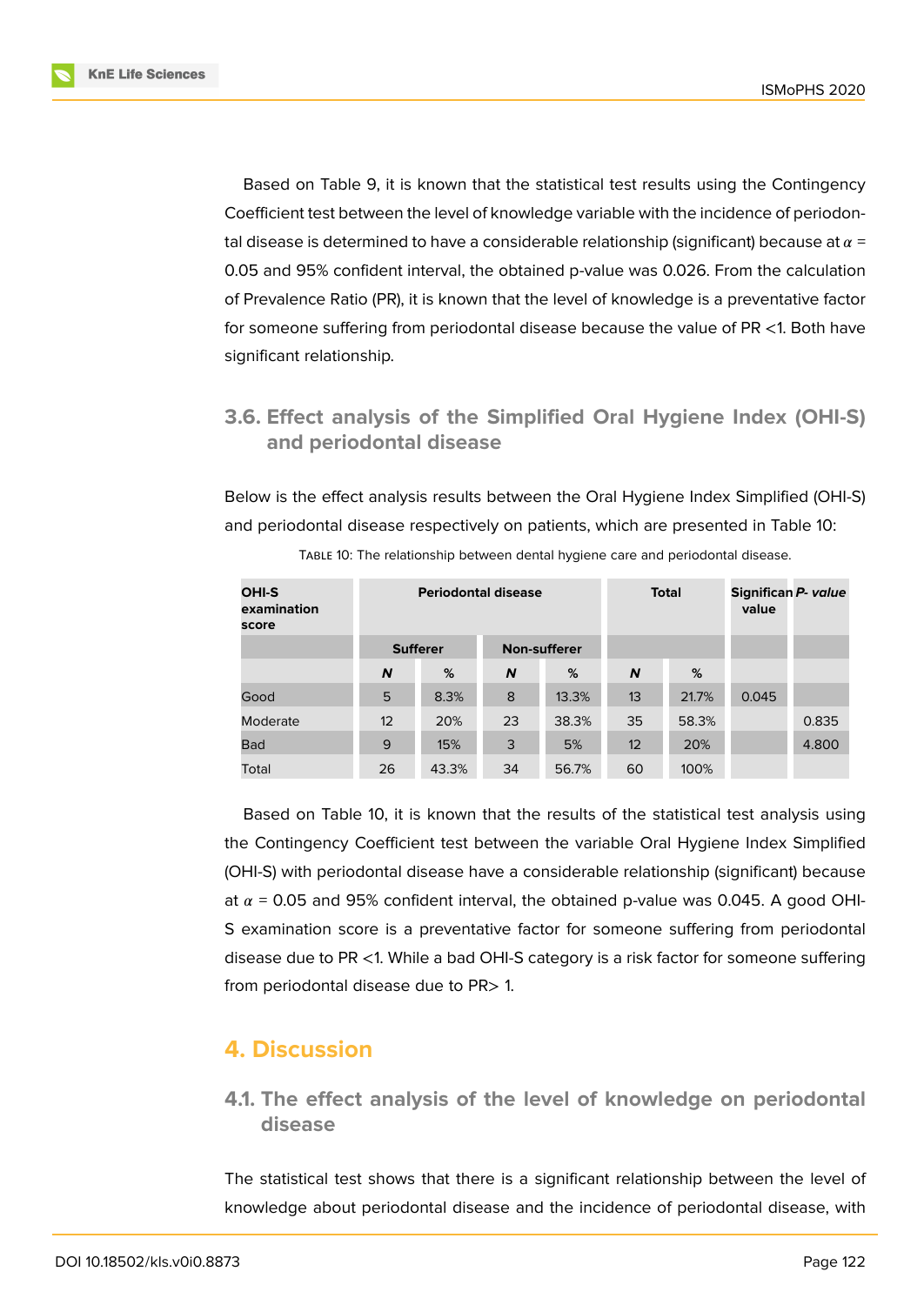the result of p-value = 0.026. Based on the results of the analysis, the value of Prevalence Ratio (PR) at the low level of knowledge is 0.286, the PR value at the level of knowledge is quite high at 0.111 and the value of PR at the high level of knowledge is 0, so it can be said that the level of knowledge is a factor inhibitors / prevention of someone suffering from periodontal disease because the PR value <1. The significant factor affecting is ruled in periodontal disease.

In other studies that are also in accordance with the results of this study are research conducted by Gholami, et al. [12] states that, there is a significant relationship between knowledge about periodontal with periodontal status, with p value = 0.001 and El-Qaderi & Ta'ani research which states that there is a significant relationship between patients' knowledge about periodontal [wi](#page-12-3)th the incidence of periodontal disease in patients [9].

The importance of oral health is still a neglected social problem because some people do not know the impact of dental and oral health problems and it is one of which triggers a dangerous systemic disease in human body [13]. Therefore, suffici[en](#page-12-1)t awareness and knowledge will maintain oral health [13]. To be able to change a person's behaviour or overt behaviour, knowledge becomes one of the factors that can influence it persistently. Knowledge can make someone mor[e c](#page-12-4)onsistent to maintain good behaviour and attitude for longer, than someon[e w](#page-12-4)ho does not equip themselves with good knowledge [14].

Knowledge is one of the factors that affect dental and oral hygiene in a person [15]. The cause of dental and mouth problems in the community one of which is a behaviour or attitud[e f](#page-12-5)actor [15]. Good knowledge will affect health behaviour in improving health, especially dental and oral health [15]. Knowledge becomes one of the [fac](#page-12-6)tors, influencing someone to come for an examination as at the level of knowledge that is getting better. Then, som[eon](#page-12-6)e will have better understanding on how important it is to check self-health services in a routine schedul[e \[1](#page-12-6)6]. Knowledge about periodontal disease is very important to have in order to prevent and also maintain health in periodontal tissue to avoid serious illness later [12].

Based on the results of research in general, it [wa](#page-12-7)s found that the younger age group had more symptoms of gingivitis (inflammation of the gums), so it is a new fact, that periodontal disease is more common in t[he](#page-12-3) younger age group. This is in line with research by El-Qaderi &Ta'ani [9] which also has many young respondents who suffer from periodontal disease. Whereas in the younger age group they have better awareness and alertness compared to the older group, therefore the level of knowledge of periodontal disease provide an im[po](#page-12-1)rtant role for preventing periodontal disease from a young age since early stage of adulthood.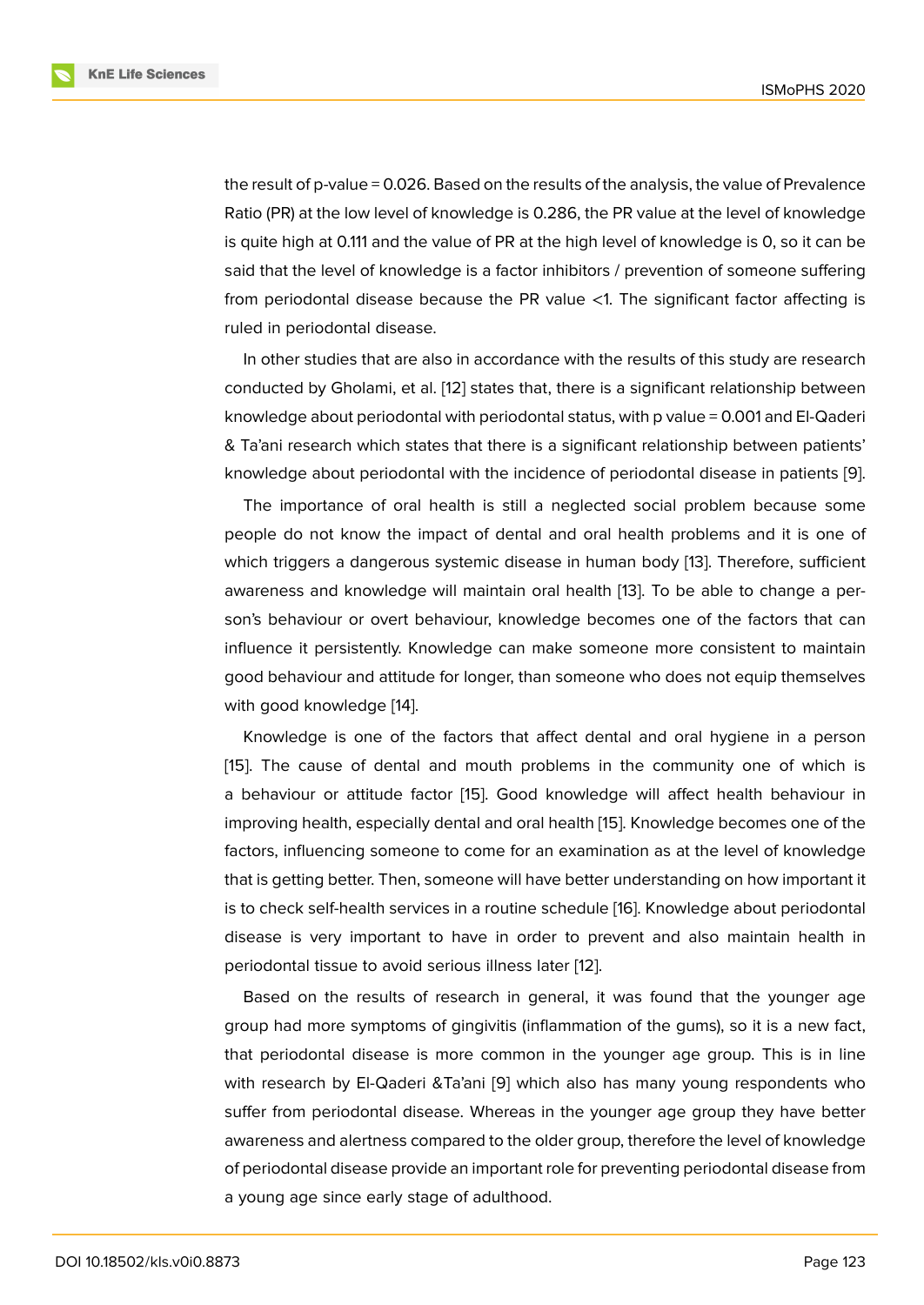As an effort to prevent and promote health about periodontal disease cases, the level of knowledge and attitude about periodontal disease is very important to give in such a young age [17]. It has been proven that high knowledge level scores in some populations influence the incidence of periodontal disease in that population [17]. Adequately, this is supported by a proper health education program in formal and non-formal stage [17]. Knowledge [m](#page-12-8)akes a person to have changes in behaviour and these changes depend on how much a person understands about periodontal disease, so [it](#page-12-8) is important to do prevention [12]. Knowledge of periodontal disease provides an important role to prev[en](#page-12-8)t periodontal disease from a young age [9]. Limited knowledge about periodontal disease in most societies is one of the causes of low awareness to get checked out earlier [9].

### **4.2. The effect analysis of Oral Hygiene Index Simplified (OHI-S) [on](#page-12-1) periodontal disease**

The results of the statistical test analysis using the contingency coefficient test found that between the variable Oral Hygiene Index Simplified (OHI-S) with periodontal disease there was a significant relationship because at  $\alpha$  = 0.05 and 95% confident interval, it is obtained that the p-value was 0.045. A good OHI-S examination score is a preventative factor for someone suffering from periodontal disease due to PR <1. While a bad OHI-S category is a risk factor for someone suffering from periodontal disease due to PR> 1 respectively on both factors.

Research that is also in line with this research is the research conducted by Sukanti at SMP PSM Kota Bukittinggi, stating that there is a significant relationship between the status of dental and oral hygiene (OHI-S) on the status of gingiva (gingivitis), with p value = 0,000 [18]. Meanwhile, a study conducted in Semarang City stated that there was a significant relationship between the status of dental and oral hygiene (OHI-S) with the incidence of periodontal disease, with a  $p$  value = 0.001 [1].

The m[ain](#page-12-9) etiological factor of periodontal disease is bacterial plaque [6]. The main cause of gingivitis or periodontitis is due to plaque build-up of the mouth [19]. Plaque build -p on teeth is caused by improper brushing techniq[u](#page-11-6)es daily, interdental cleaning with poor dental floss and irregular dental visits [20]. It is known that the [ac](#page-11-4)cumulation of microorganisms in plaques in large numbers is the beginning of the [de](#page-12-10)structive periodontal disease [6]. The speed of plaque accumulation is related to the process of gingivitis. Furthermore, it is known from the res[ults](#page-13-0) of the average plaque score that rises and the average score of gingivitis which also rises [6]. Which can facilitate the accumulation of plaq[ue](#page-11-4) is debris and calculus material that is in the teeth, so that dental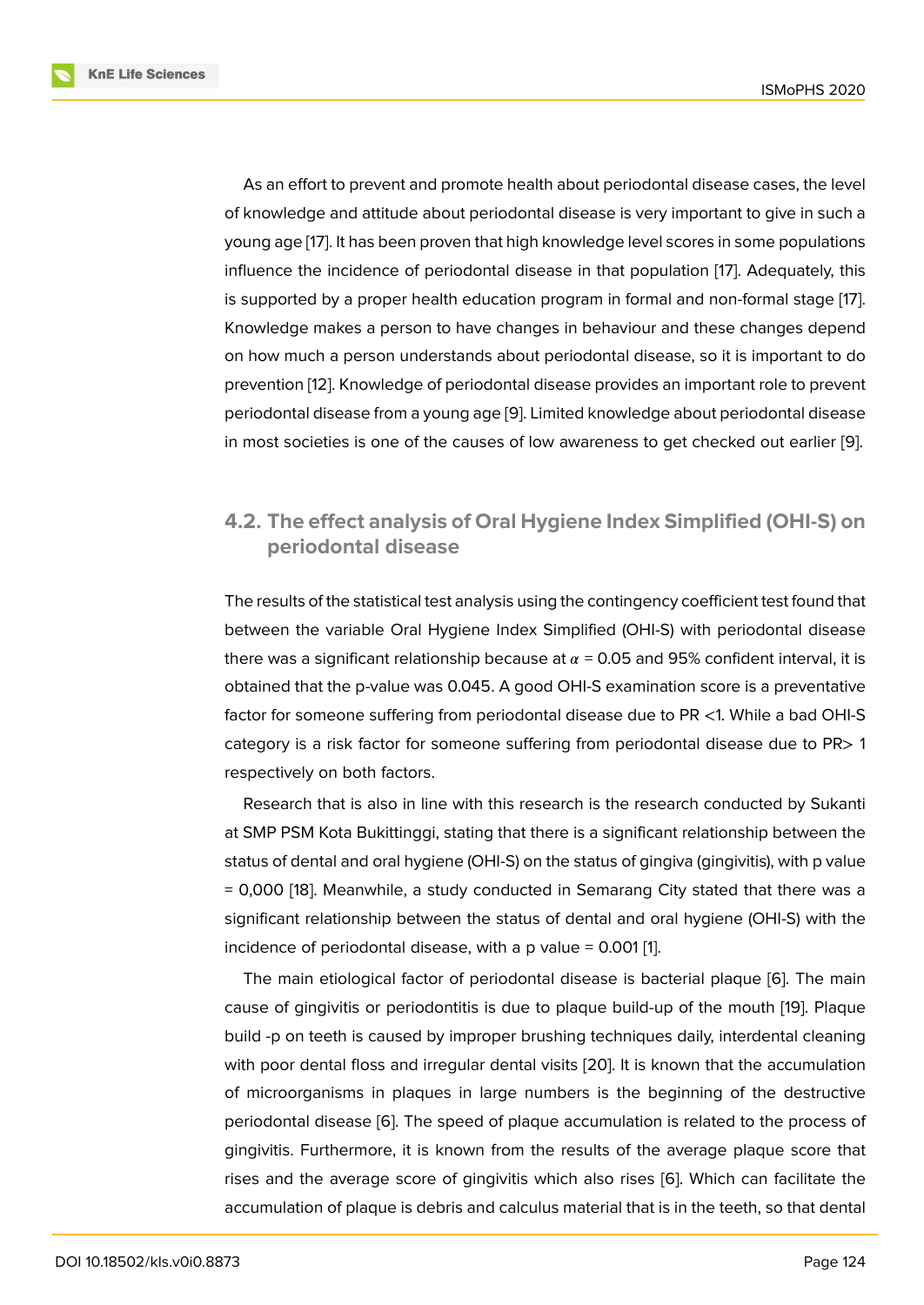and oral hygiene checks with OHI-S can find out determine on how much debris and calculus are contained in teeth [19]. To prevent or reduce plaque accumulation / plaque removal, plaque cleaning is a fundamental part of periodontal tissue health. If a person can maintain regular oral and dental hygiene, then she or he can limit the risk of more severe periodontal disease be[cau](#page-12-10)se the prevalence of periodontal disease increases with increasing age and almost close to 100% due to conditions of poor oral hygiene accumulated [19].

A proper and good maintenance of dental health can be done by cleaning plaque and tartar once every two to three months [6]. Due to this dental and oral care, we can reduce th[e r](#page-12-10)isk of periodontal disease in the community [6]. Dental and oral health is very important, if we do not maintain dental and oral hygiene, it can increase the risk of gingivitis, which is the beginning of [pe](#page-11-4)riodontitis [6]. The risk of periodontitis will increase about two to five times because of poor dent[al](#page-11-4) and oral hygiene assist can occur in individuals of all ages [6, 20]. A poor oral hygiene is a risk factor for periodontal disease [20]. Dental and oral hygiene is a probl[em](#page-11-4) that needs attention and is important to consider in wider campaign. One of the effects of poor oral hygiene is to trigger various diseases in the oral [ca](#page-11-4)[vity,](#page-13-0) especially periodontal disease [21].

Good habits of ca[ring](#page-13-0) for teeth and mouth as dental and oral care, such as brushing teeth properly, and doing regular scaling and dental examinations, can improve oral and dental hygiene [3]. The state of the oral cavity which is always controlled f[or h](#page-13-1)ygiene will be able to reduce the occurrence of periodontal disease. Consequently, it can be said that the state of dental and oral hygiene has a close relationship with the incidence of periodontal d[is](#page-11-1)ease [22].

## **5. Conclusion**

Based on the results of the research that has been described, it can be concluded that there is a significant relationship between the level of knowledge with periodontal disease among the age group of 19-64 years in the dental care and orthodontic health clinic at the Community Health Centre in Bareng, Malang City, with a p-value <0.05 (0.026). Meanwhile, there is a significant relationship between the Oral Hygiene Index Simplified (OHI-S) examination variable with periodontal disease with a p-value <0.05 (0.045). Most periodontal disease sufferers have a low level of knowledge and moderate OHI-S examination score.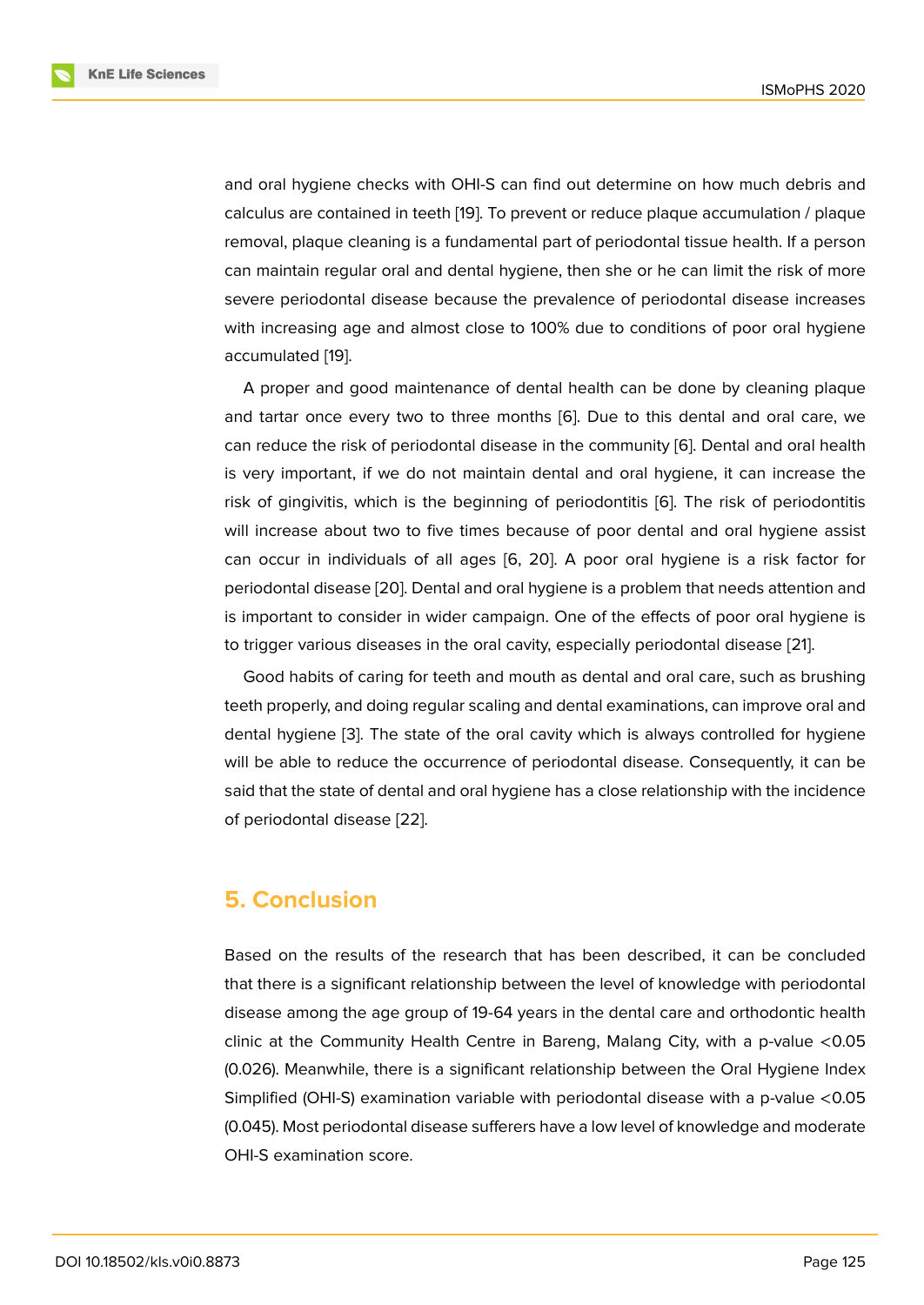

## **Acknowledgement**

We would like to thank the lecturers of Universitas Negeri Malang who help us for validating the instruments and the research participants in the data collection. Also, we would like to express our greatest gratitude to Universitas Negeri Malang for funding the study.

## **Conflict of Interest**

The author declare that they have no conflict of interest.

## **References**

- <span id="page-11-6"></span>[1] Tyas, W. E., *et al*. (2016). Gambaran Kejadian Penyakit Periodontal pada Usia Dewasa Muda (15-30 Tahun) di Puskesmas Srondol Kota Semarang. Universitas Diponegoro. *Jurnal Kesehatan Masyarakat,* issue 4, pp. 510-3.
- <span id="page-11-0"></span>[2] Korompot, F., *et al*. (2019). *Efektivitas Tindakan Scaling terhadap Perawatan Gingivitis di Rumah Sakit Gigi dan Mulut Universitas Sam Ratulangi Manado*. Manado: Universitas Sam Ratulangi.
- <span id="page-11-1"></span>[3] NIDCR. (2013). *Periodontal (Gum) Disease Causes, Symptoms, and Treatments*. U.S. United States of America: Department of Health and Human Services National Institute of Dental and Craniofacial Research.
- <span id="page-11-2"></span>[4] Kerre, N. (2004). *Factors Determining Periodontal Disease Treatment Seeking Behaviour of Patients Visiting the University of Nairobi Dental Hospital*. Kenya: Department of Community and Preventive Dentistry Faculty of Dental Sciences University of Nairobi.
- <span id="page-11-3"></span>[5] Anggraini, C. W., Aris, M. and Pujiastuti, P. (2015). *Gambaran Status Kebersihan Rongga Mulut dan Status Gingiva Pasien RSGM Universitas Jember Oktober-November Tahun 2015*. Jember: Fakultas Kedokteran Gigi Universitas Jember.
- <span id="page-11-4"></span>[6] Notohartojo, I. T. and Andayasari, L. (2013). Nilai Kebersihan Gigi dan Mulut pada Karyawan Industri Pulo Gadung Di Jakarta. *Buletin Penelitian Sistem Kesehatan*, vol. 16, issue 2, pp. 168–75.
- <span id="page-11-5"></span>[7] Sazali, H. F. I. (2016). *Tingkat Kebutuhan Perawatan Periodontal Pada Lansia di PantiWerdha Dharma Bhakti Surakarta Tahun 2016*. (Thesis, Universitas Muhammadiyah Surakarta, 2016).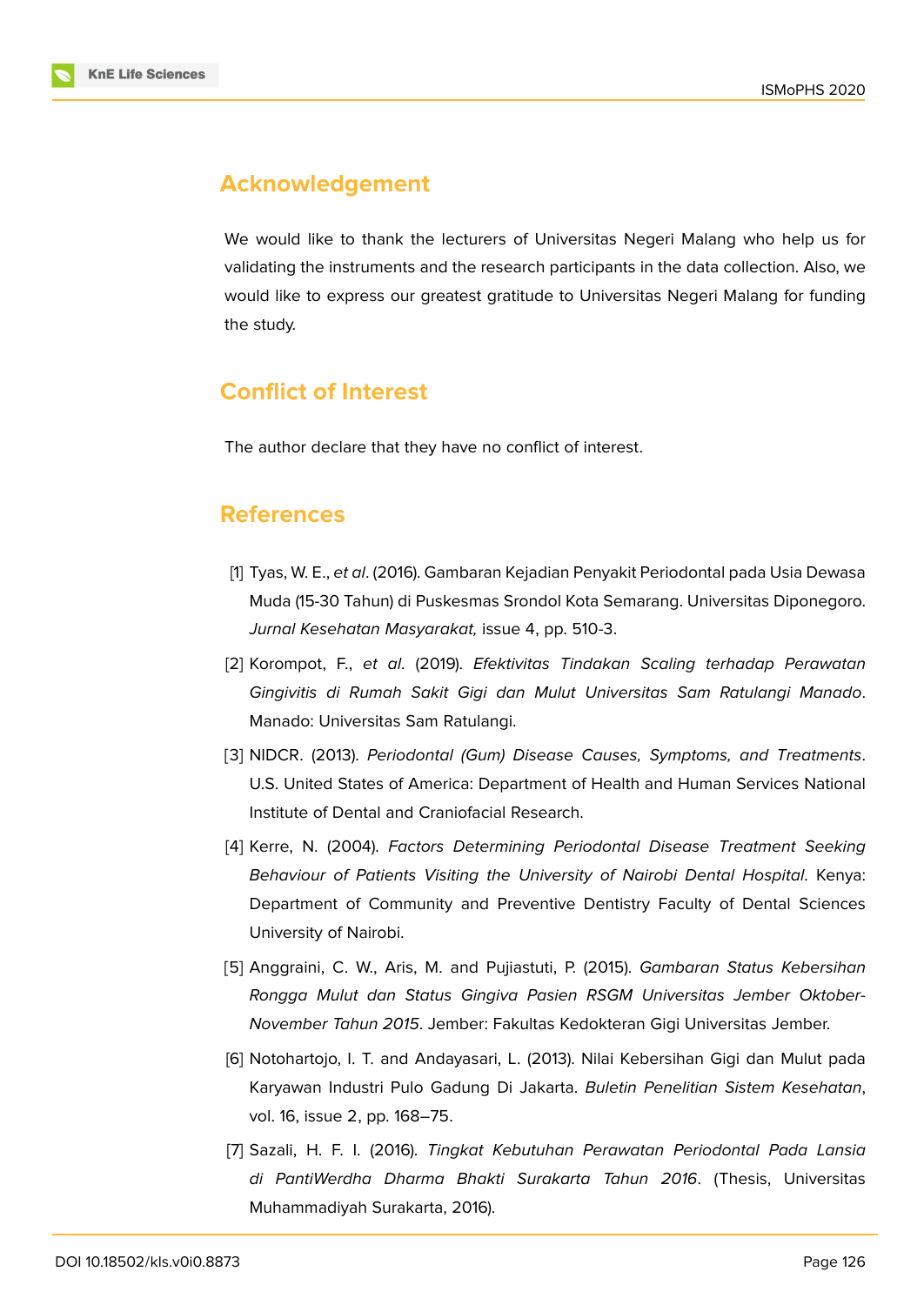

- <span id="page-12-0"></span>[8] Kashia, H. E., Kawengian, S. E. S. and Juliatri, J. (2017). Gambaran Tingkat Pengetahuan Ibu Hamil Tentang Gingivitis di Puskesmas Kakaskasen Tomohon. *Journale-Gigi Universitas Sam Ratulangi Manado*, vol. 5, issue 2, pp. 166-71.
- <span id="page-12-1"></span>[9] El-Qaderi, S. S. and Ta'ani, D. Q. (2004). *Assessment of Periodontal Knowledge and Periodontal Status of an Adult Population in Jordan*. Jordan: Department of Public Health and Family Medicine Jordan University of Science and Technology.
- <span id="page-12-2"></span>[10] Kinane, D. F., Stathopoulou, P. G. and Papapanou, P. N. (2017). *Periodontal Diseases*. Geneva, Switzerland: University of Geneva, pp. 1-14. Geneva.
- [11] Pratiwi, Y. M. E. (2013). *45 Masalah Dan Solusipenyakitgigi Dan Mulut*. Yogyakarta: Rapha Publishing.
- <span id="page-12-3"></span>[12] Gholam. M., *et al*. (2014). Knowledge of and Attitudes Towards Periodontal Health Among Adults in Tehran. *Eastern Mediterranean Health Journal La Revue de Santé de la Méditerranéeorientale*, vol. 20, issue 3, pp. 196-202.
- <span id="page-12-4"></span>[13] Alzammam, N. and Almalki, A. (2019). *Knowledge and Awareness of Periodontal Diseases among Jordanian University Students: A Cross-Sectional Study*. Jordan: Jordan University of Science and Technology of Dentistry.
- <span id="page-12-5"></span>[14] Setyawati, N. (2018). Hubungan Antara Tingkat Pengetahuandengan Perilaku Kesehatan Gigi dan Mulut Ibu Hamil di Puskesmas Dlingo II Tahun 2017. Prodi Sarjana Terapan Kebidanan Jurusan Kebidanan. (Thesis, Politeknik Kesehatan Kemenkes Yogyakarta, 2018).
- <span id="page-12-6"></span>[15] Gayatri, R. W. and Ariwinanti, D. (2017). *Hubungan Tingkat Pengetahuan dengan Perilaku Pemeliharaan Kesehatan Gigi Anak SDN Kauman 2 Malang*. Malang: Fakultas llmu Keolahragaan Universitas Negeri Malang.
- <span id="page-12-7"></span>[16] Pamunarsih, P. Santoso, B. and Sukini, S. (2018). Factors Affecting The Low Utilization of Dental Polyclinic in Karanganyar II Community Health Center on Demak. *Jurnal Kesehatan Gigi Politeknik Kesehatan Kemenkes Semarang*, vol. 8, issue 1, pp. 8-15.
- <span id="page-12-8"></span>[17] Penmetsa, G. S., Praveen, G. and Venkata, R. A. (2019). *Impact of Periodontal Knowledge and Attitude on The Status of The Periodontium: A Profile on West Godavari District, Andhra Pradesh, India.* India: Indian Society of Periodontology.
- <span id="page-12-9"></span>[18] Sukanti, E. (2017). *Pengaruh Status Kebersihan Gigi Dan Mulut (OHIS) Terhadap Status Gingiva (GI) Pada Siswa SMP Psm Kota Bukittinggi*. Sumatera Barat: Politeknik Kesehatan Kemenkes Padang.
- <span id="page-12-10"></span>[19] Handyanawati, H. (2002). Hubungan Kebersihan Gigi dan Mulut dengan Gingivitis Pada Siswa Sekolah Dasar Kelas V di Kabupaten Jember. *Jurnal Kedokteran Gigi Universitas Indonesia*, vol. 9, issue 2, pp. 10-2.